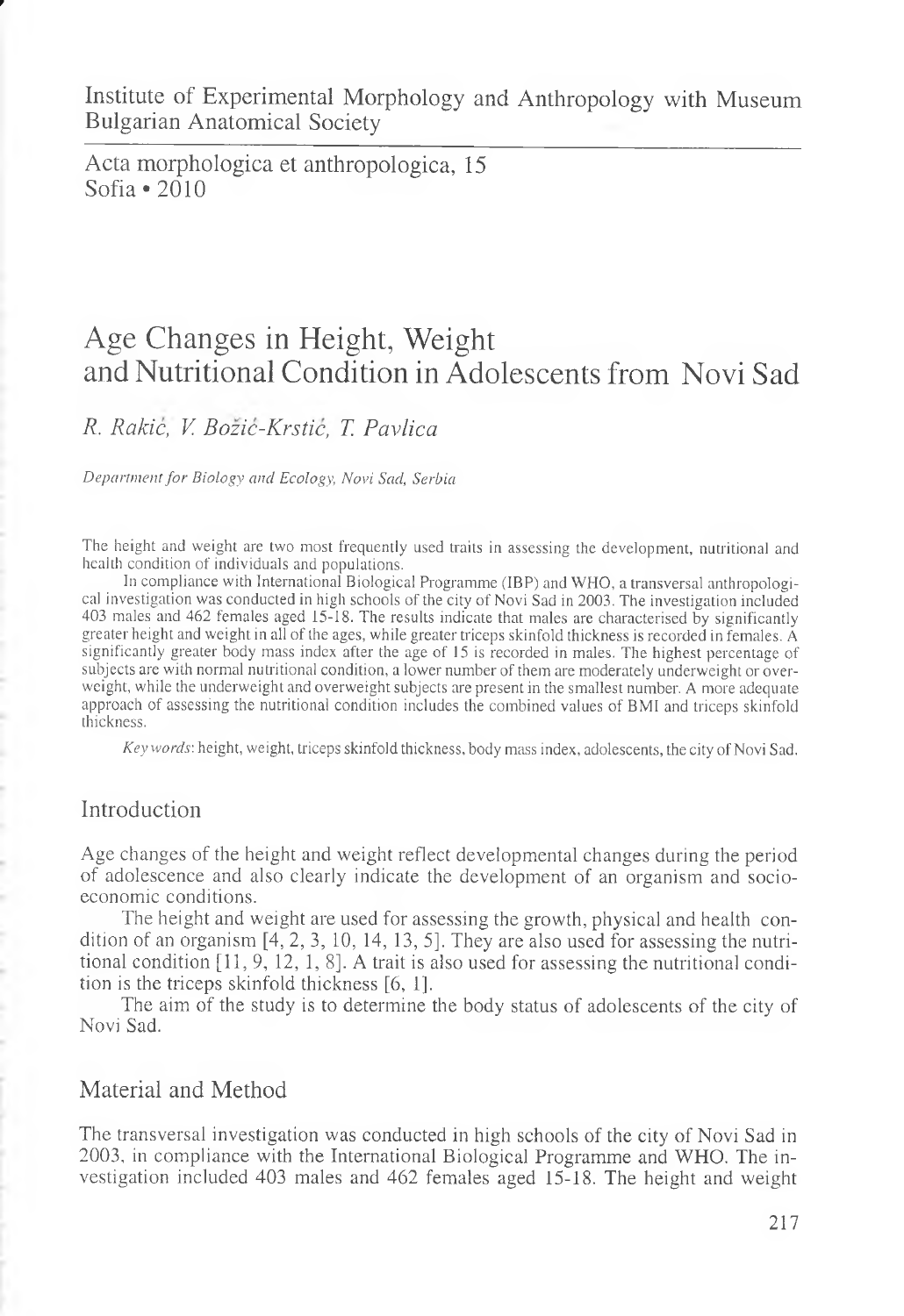values were the basis for calculating the body mass index (BMI kg/m<sup>2</sup>), as well as the triceps skinfold thickness and BMI percent. The nutritional condition assessment was obtained using BMI percent and the combined percent values of BMI and triceps skinfold thickness according to NHANES I standards [7].

The data were processed using SPSS 10 for Windows while the significance of differences was determined by t-test.

### Results

Table 1 presents the mean and standard deviation values of the height, weight, triceps skinfold thickness and BMI in relation to the sex and age. It can be observed from Table 1 that the mean of male height ranges from 176.4 cm (the age of 15) to 181.7 cm (the age of 18), while in females it ranges from 165.6 cm (the age of 15) to 167.4 cm (the age of 18), with males showing significantly greater height values in all ages  $(p< 0.01)$ .

As for the weight, the means are in the range of 68.9 kg (the age of 15) to 78.8 kg (the age of 18) in males, and of 58.6 kg (the age of 15) to 62.2 kg (the age of 15) in females. Significant differences are observed in all ages, greater values being recorded in males ( $p < 0.01$ ).

The triceps skinfold thikness means range from 12.0 mm to 11.9 mm in males, and from 16.7 mm to 16.4 mm in females (at the age of 15 and 18, respectively). Significantly greater values are recorded in females, in all ages.

The absolute annual increase of all of the traits is greatest between the age of 15 and 16, except for the male height, which shows the greatest increase at the age of 17.

BMI ranges from 22.1 kg/m<sup>2</sup> (the age of 15) to 23.8 kg/m<sup>2</sup> (the age of 18) in males, and from 21.3 kg/m<sup>2</sup> to 22.2 kg/m<sup>2</sup> in females (at the ages of 15 and 18, respectively). Significantly greater means are observed in males after the age of 15 *(p<* 0.01).

BMI distribution of males and females is given in Fig. 1.

The greatest percent of the subjects fall into the category of normal nutritional condition (P15-P85). Approximately 5.00 % are underweight *(P<* 5), and 10.00 % are moderately overweight (P85-P95).

The nutritional condition based on the combined values of BMI and triceps skinfold thickness is presented in Fig. 2.

| Age     | Number | height<br>Body<br>(cmi) | Absolute<br>increase<br>$\left( \text{cm} \right)$ | weight<br>Body<br>$(\mathbf{k}\mathbf{g})$ | Absolute<br>increase<br>$(\mathsf{kg})$ | thickness<br>skinfold<br>Triceps<br>(mm) | Apsolute<br>increase<br>$\left( \text{cm}\right)$ | mass<br>$(\mathrm{kg}/\mathrm{m}^2)$<br>Body<br>index |
|---------|--------|-------------------------|----------------------------------------------------|--------------------------------------------|-----------------------------------------|------------------------------------------|---------------------------------------------------|-------------------------------------------------------|
|         |        |                         | Males                                              |                                            |                                         |                                          |                                                   |                                                       |
| 15      | 89     | 176.4<br>± 9.0          |                                                    | 68.9<br>± 13.5                             |                                         | 12.0<br>± 6.4                            |                                                   | ± 3.7<br>22.1                                         |
| 16      | 105    | $179.1 \pm 7.8$         | 2.7                                                | ± 13.2<br>74.7                             | 5.8                                     | $12.5 \pm 6.5$                           | 0.5                                               | ± 3.4<br>23.2                                         |
| 17      | 93     | ±7.8<br>182.2           | 3.1                                                | 78.1<br>± 14.2                             | 3.4                                     | $11.6 \pm 5.7$                           | $-0.9$                                            | ± 3.7<br>23.5                                         |
| 18      | 116    | 181.7.<br>$\pm 6.3$     | $-0.5$                                             | 78.8<br>± 12.1                             | 0.7                                     | $11.9 \pm 5.6$                           | 0.3                                               | ± 3.1<br>23.8                                         |
| Total   | 403    | $180.0 \pm 8.0$         |                                                    | $75.4 \pm 13.7$                            |                                         | $12.0 \pm 6.0$                           |                                                   | $23.2 \pm 3.5$                                        |
| Females |        |                         |                                                    |                                            |                                         |                                          |                                                   |                                                       |
| 15      | 110    | $165.6 \pm 6.0$         |                                                    | $58.6 \pm 8.2$                             |                                         | 16.7<br>± 5.5                            |                                                   | $21.3 \pm 2.8$                                        |
| 16      | 120    | 167.0<br>± 6.4          | 1.4                                                | 59.8<br>±7.3                               | 1.2                                     | 16.1<br>± 4.5                            | 0.6                                               | ± 2.2<br>21.4                                         |
| 17      | 101    | 167.3<br>± 6.2          | 0.3                                                | ± 8.8<br>60.6                              | 0.8                                     | $16.4 \pm 4.7$                           | 0.3                                               | ± 2.6<br>21.6                                         |
| 18      | 131    | $167.4 \pm 6.6$         | 0.1                                                | $62.2 \pm 8.8$                             | 1.6                                     | $16.4 \pm 5.2$                           | 0.0                                               | $22.2 \pm 2.8$                                        |
| Total   | 462    | $166.9 \pm 6.1$         |                                                    | $60.3 \pm 8.4$                             |                                         | $16.4 \pm 5.0$                           |                                                   | $21.6 \pm 2.6$                                        |

Table 1. Mean value (±SD) for body height, body weight, triceps skinfold thickness and BMI according to sex and age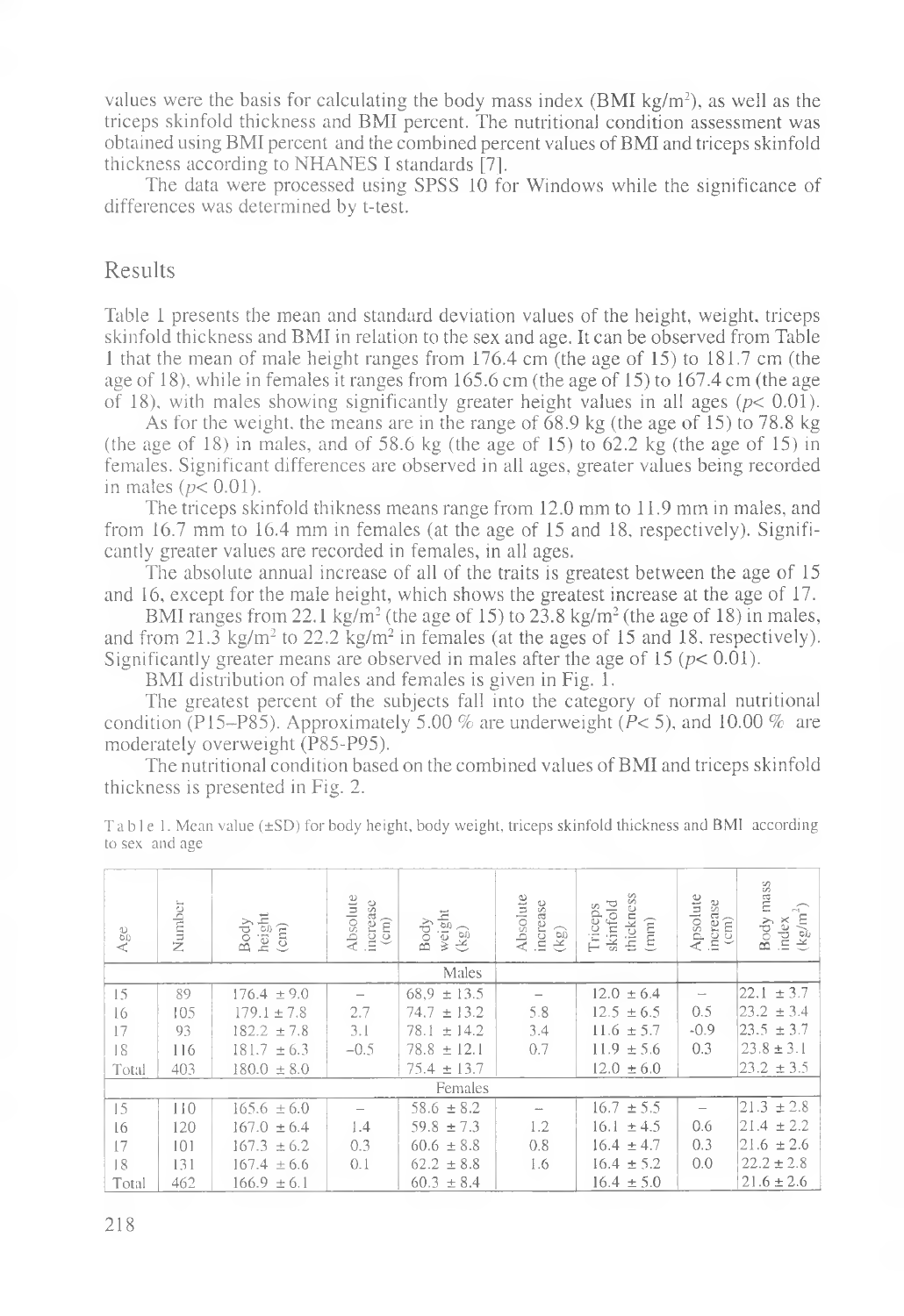

Fig. I. The nutritional condition according to the percent of Body Mass Index (BMI kg/m<sup>2</sup>)



Fig. 2. The nutritional condition according to the combined percent of BMI and triceps skinfold thickness

It can be observed that the percent of males and females that fall into the category of normal nutritional condition is higher than the percent of those that are underweight, moderately underweight, moderately overweight and overweight (Fig. 2).

## Discussion

The average height and weight recorded in high school pupils aged 15-18 in the city of Novi Sad are slightly higher than those recorded in adequate groups in Vojvodina region [4, 2, 3, 10, 14], Slovenia [13], the Czech Republic [5], Cyprus [12], the United Arab Emirates [1] and Turkey [8].

The average Body Mass Index recorded in both sexes is slightly greater than this is the case with the results obtained in Turkey [8], Croatia [11] except for 16-year-old females, and in Cyprus [12] with the exception of 15-year-old females. Except for 17 year-old girls, the females in this study are characterised by lower values than those recorded by Al-Houran i et al. [1].

The nutritional condition according to NHANES I standard indicates that the number of subjects with normal values is smaller than that is the case in the study by P a v l o v i  $\bar{c}$  [9]. In our population there is a greater number of the overweight of both of the sexes, and a smaller number of the underwight males than this is recorded by O n e r et al. [8].

The percent of the adolescents with normal nutritional condition is even higher if the triceps skinfold thickness is taken into consideration, apart from BMI values. The degree of nutritional condition obtained by the combined BMI and triceps skinfold thickness is more adequate than the one obtained only by BMI values.

# Conclusion

On the basis of the obtained results, the following conclusion can be drawn:

• Adolescents in the city of Novi Sad are characterised by great height and in most of the cases of normal nutritional condition.

• The average height, weight and triceps skinfold thickness do not significantly vary during the period of adolescence.

• Males are characterised by greater height and weight, while in females greater triceps skinfold thickness is recorded.